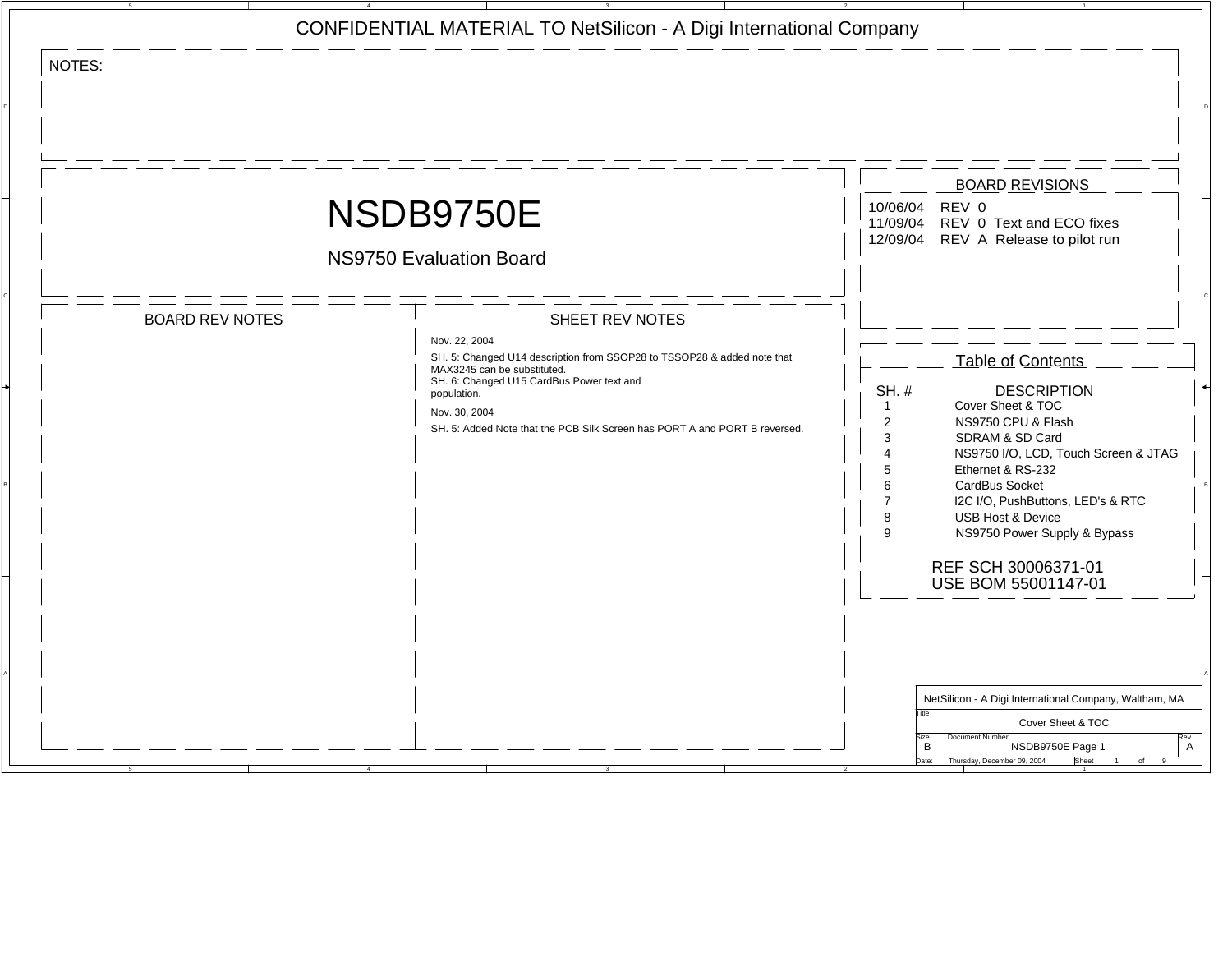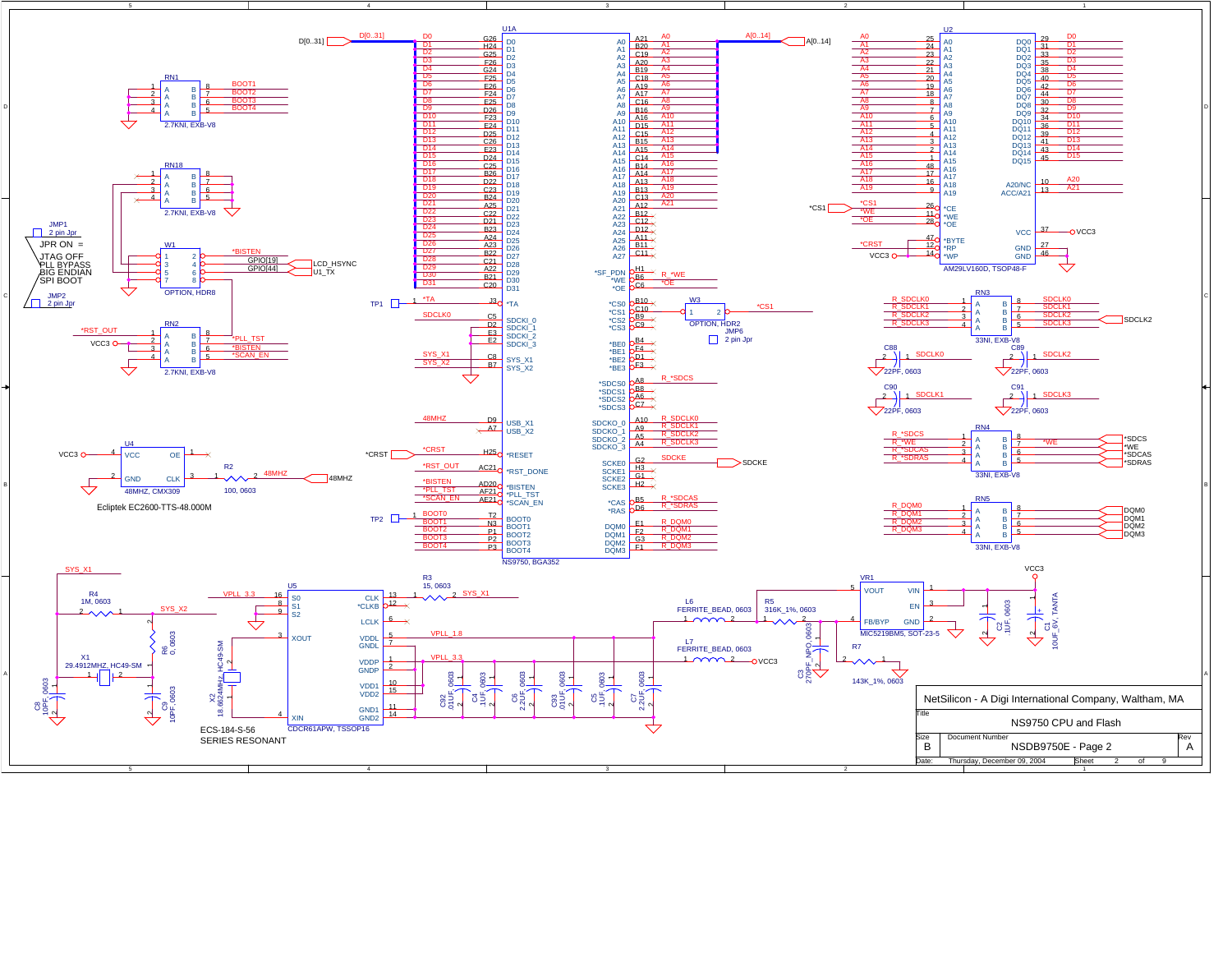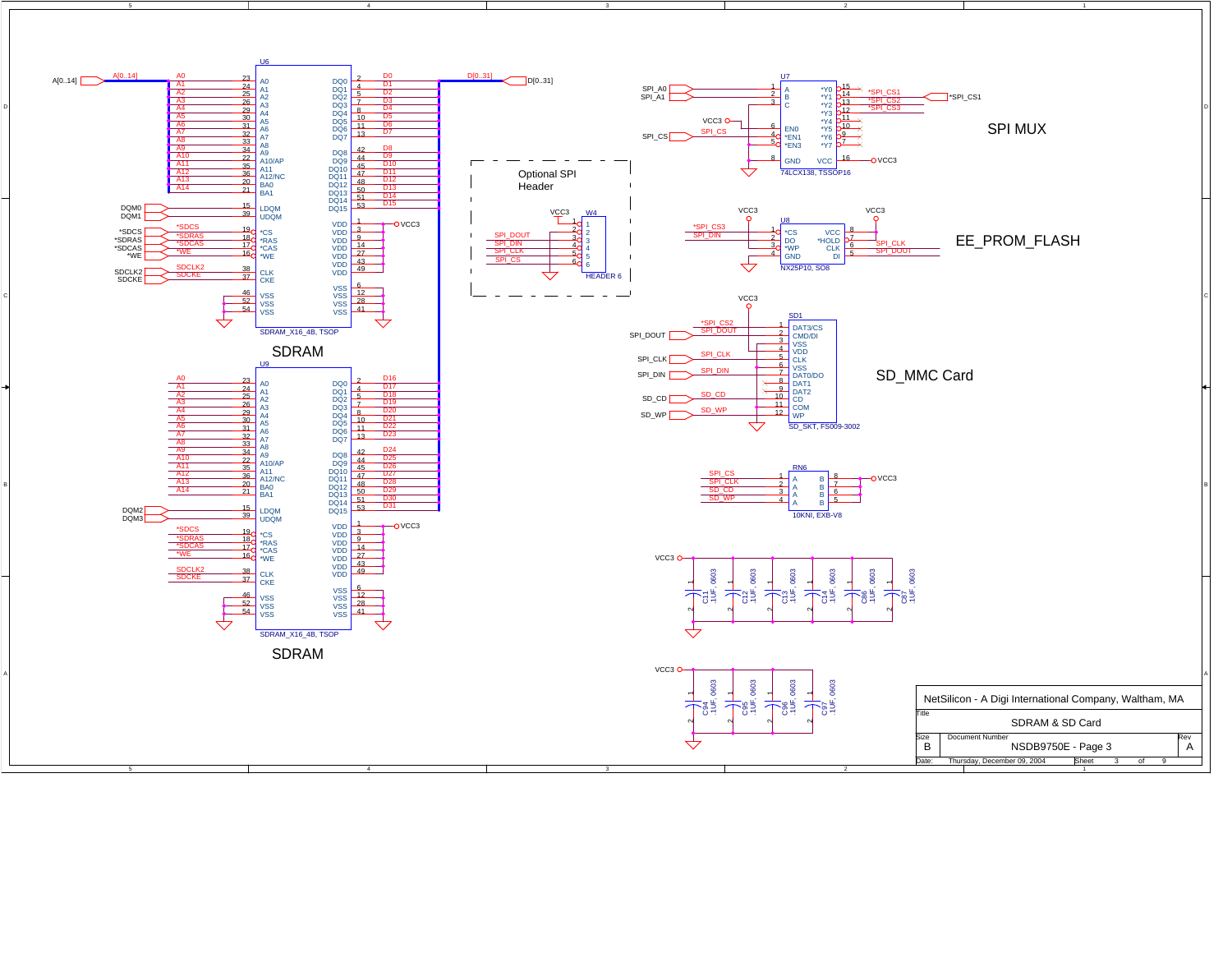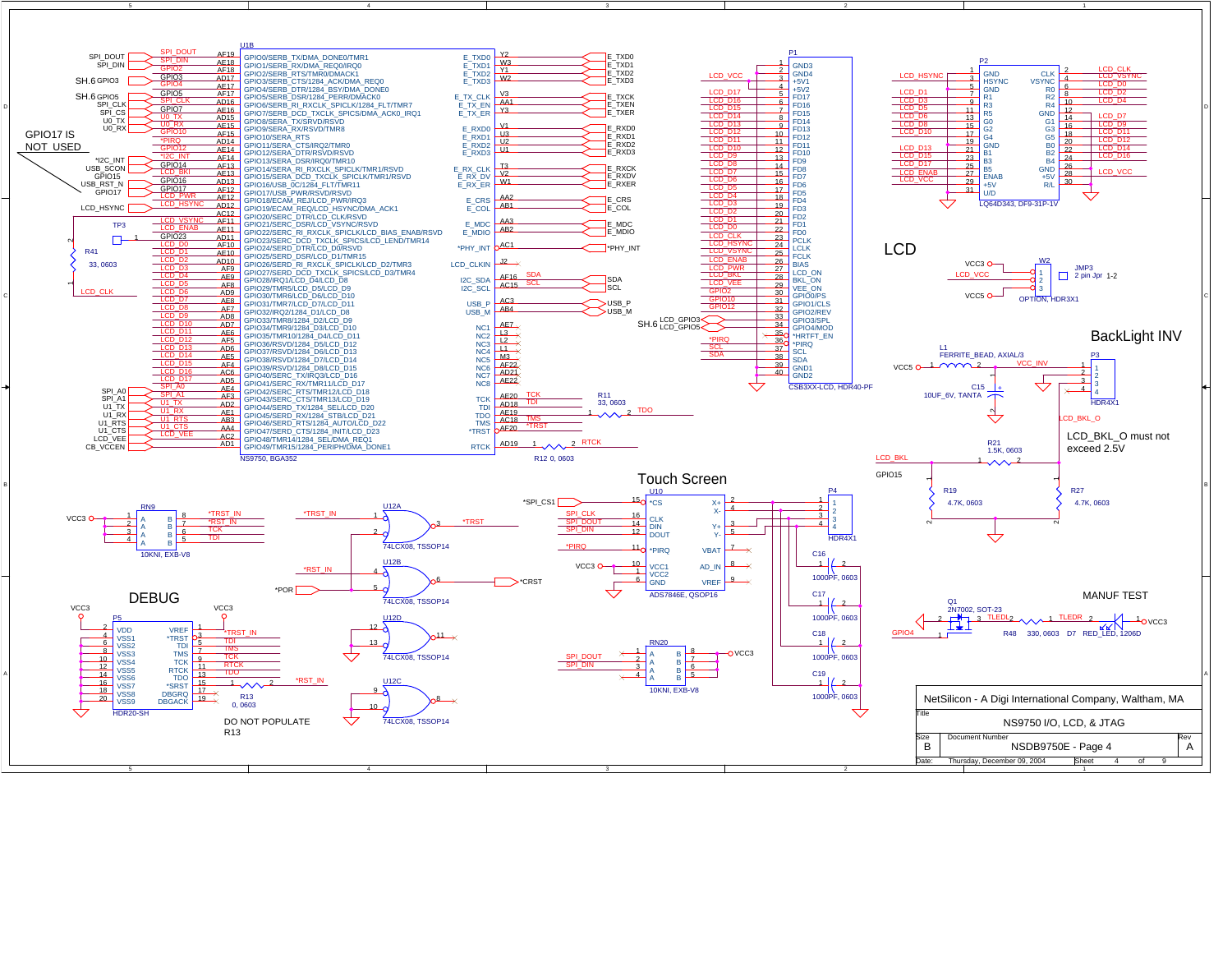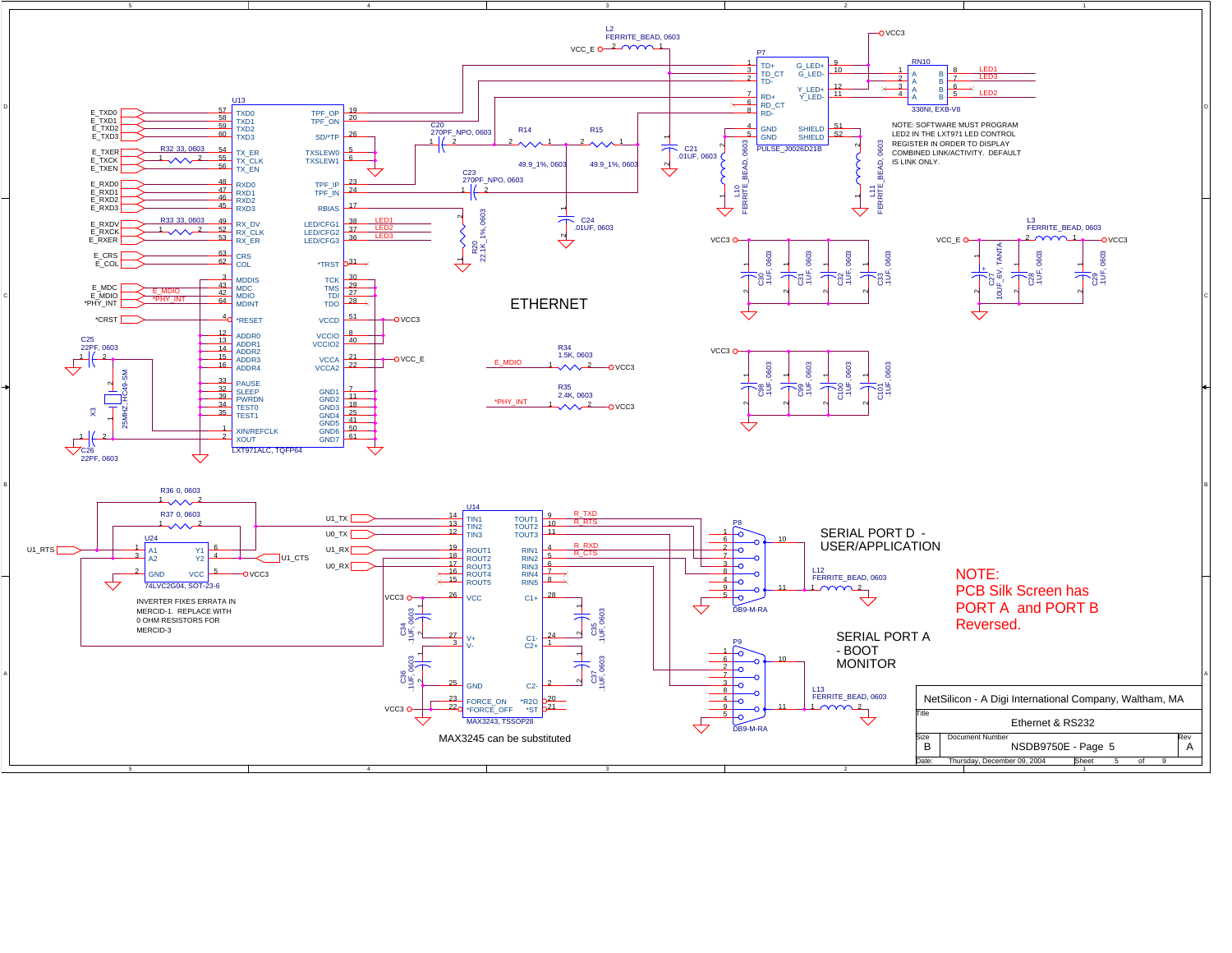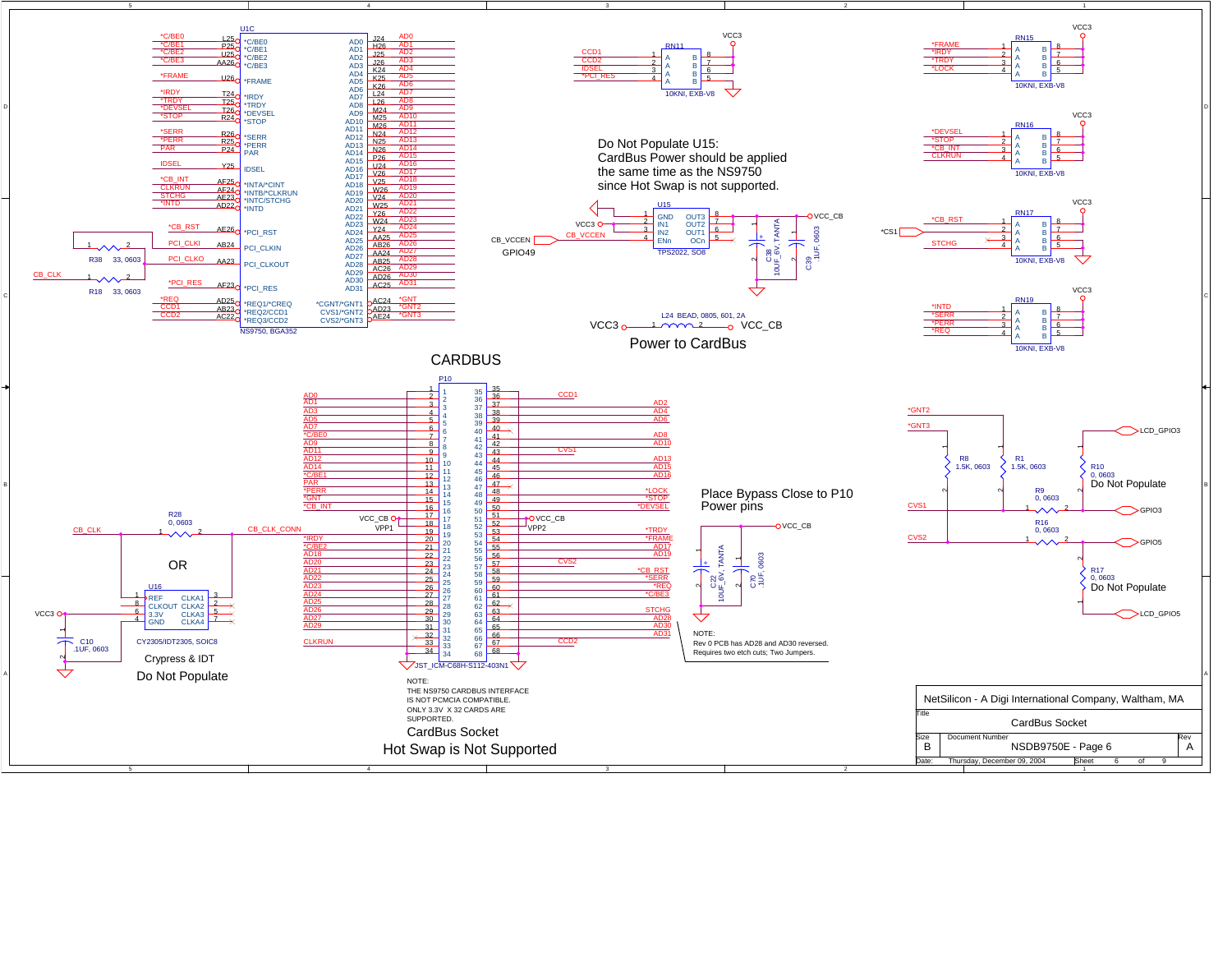

5

4

 $\overline{\textbf{3}}$  and the contract of  $\overline{\textbf{2}}$  and  $\overline{\textbf{4}}$  and  $\overline{\textbf{4}}$  and  $\overline{\textbf{4}}$  and  $\overline{\textbf{4}}$  and  $\overline{\textbf{4}}$  and  $\overline{\textbf{4}}$  and  $\overline{\textbf{4}}$  and  $\overline{\textbf{4}}$  and  $\overline{\textbf{4}}$  and  $\overline{\textbf{4}}$  and  $\overline{\textbf{4}}$  a

2 and  $\overline{a}$  and  $\overline{a}$  and  $\overline{a}$  and  $\overline{a}$  and  $\overline{a}$  and  $\overline{a}$  and  $\overline{a}$  and  $\overline{a}$  and  $\overline{a}$  and  $\overline{a}$  and  $\overline{a}$  and  $\overline{a}$  and  $\overline{a}$  and  $\overline{a}$  and  $\overline{a}$  and  $\overline{a}$  and  $\overline{a}$ 

1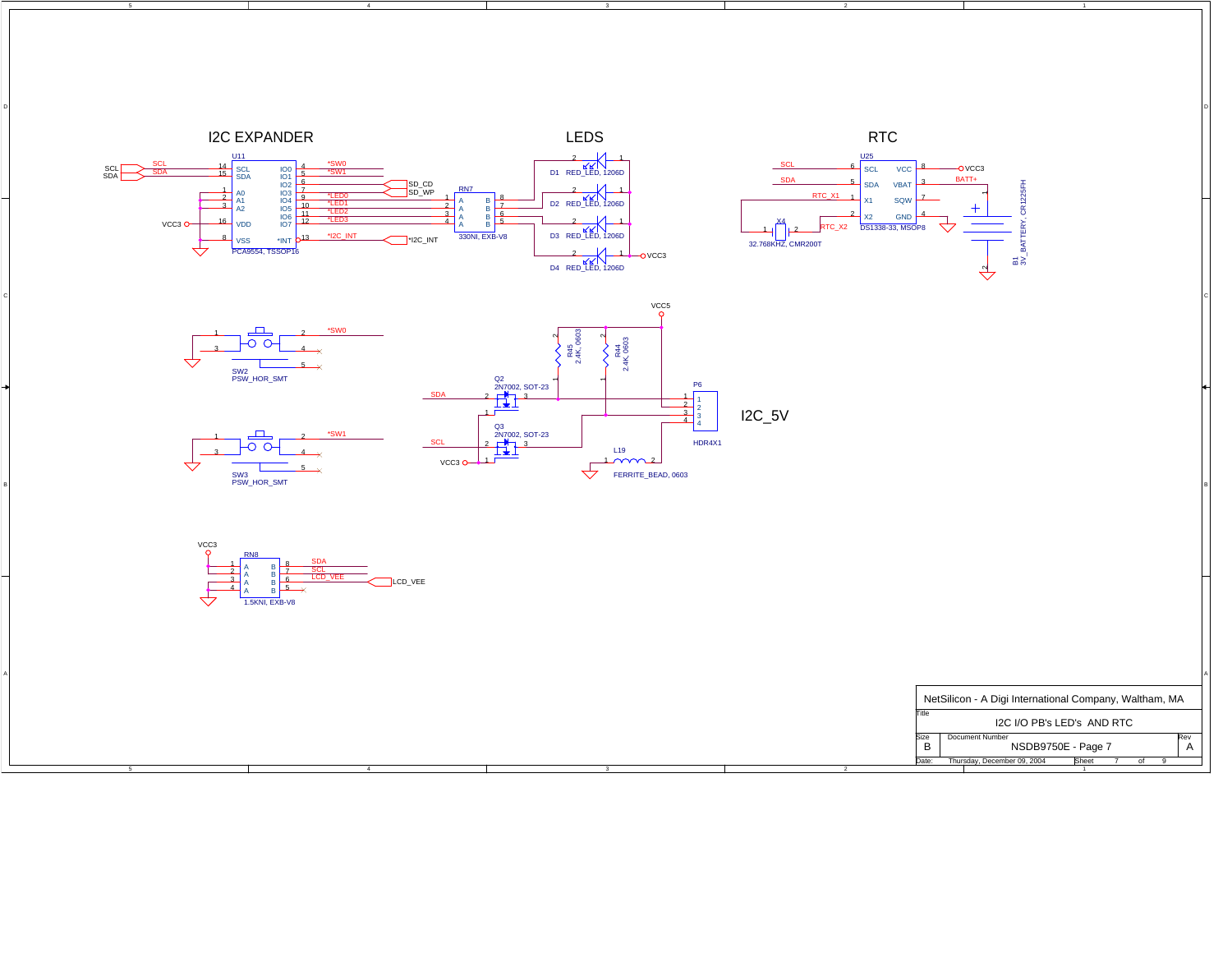